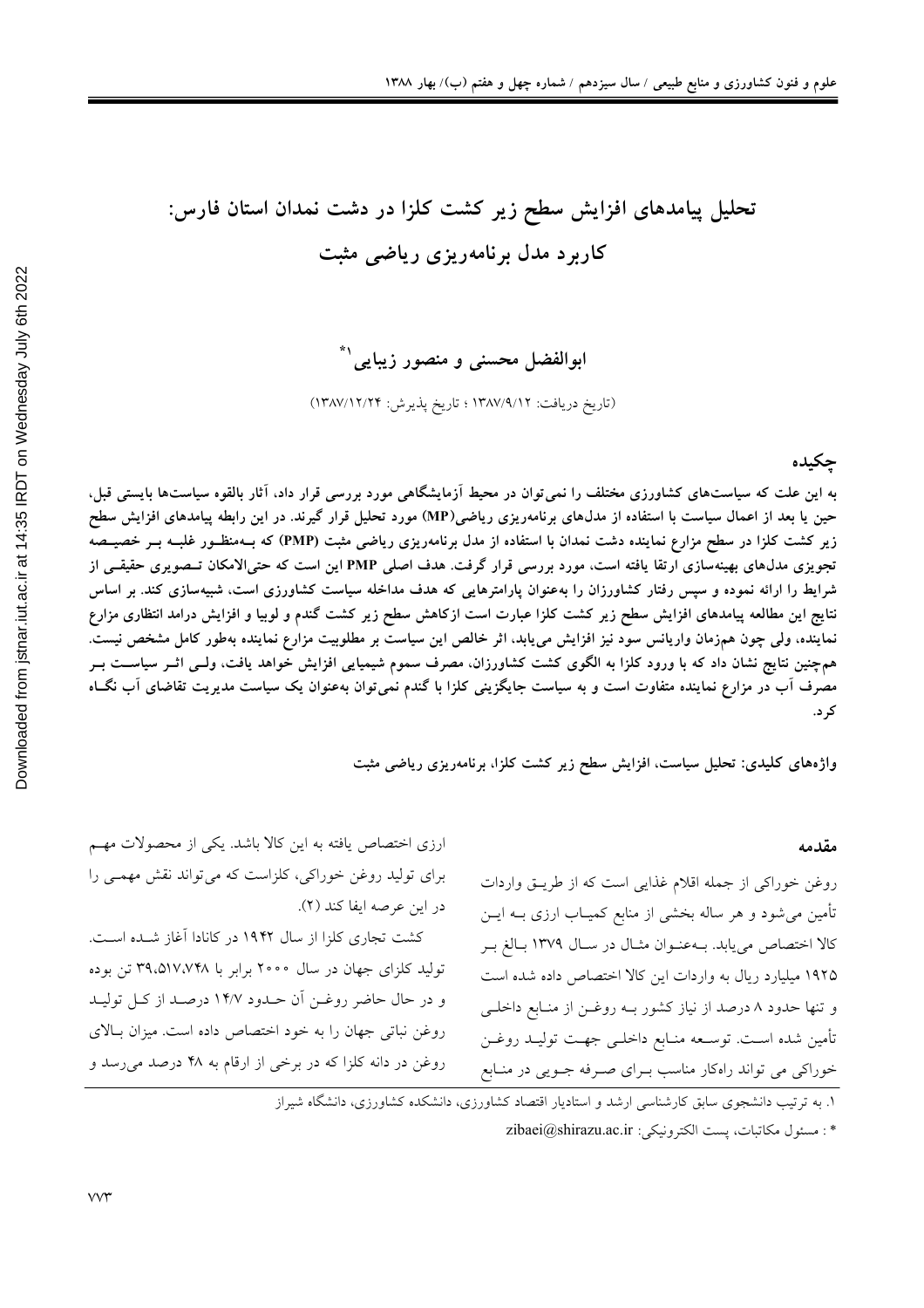استان مازندران با تولید ۶۴٬۹۱۹ تن قرار دارد. پس از ایس دو استان که کلزا اکثراً در آنها بهصورت دیم کشت می شود، اســتان فارس با تولید ۲۹/۲۹۰ تن در سال ۱۳۸۵ در جایگاه سوم قـرار دارد، البته اگر فقط کشت آبـی کلـزا را در نظـر بگیـریم، اسـتان فارس رتبه نخست را در اختیار خواهد داشت. همچنـین اسـتان فارس با عملکرد ۲۹۰۲ کیلوگرم در هکتار بالاترین عملکـرد را در بین استانهای کشور در سال ۱۳۸۵ به خـود اختـصاص داده است (۴). با این اوصاف جا دارد بررسـی شـود کـه ورود ایـن محصول در الگوی کشت چه تأثیری بر الگــوی کــشت، درامــد زارعین و میزان استفاده از منابع آب و خاک گذاشته است.

در حال حاضر مدلهای برنامهریزی ریاضی تبدیل بـه یـک وسیله مهم و با کاربرد وسیع در تحلیل سیاستهای کشاورزی شدهاند. یک مزیت مدل های برنامـهریـزی ریاضـی در تحلیـل سیاستهای کشاورزی توانایی این مدلها در بررسی جزئـیتر تأثير سياستها در سطح مزرعه ميباشد (٢١).

مــدلهــاي برنامـــهريـــزي رياضـــي بـــه ســـه دســـته (NMP) (Normative Mathematical Progamming) مدلهای بهینـهسـازی، مـدلهـای برنامـهریـزی ریاضـی مثبـت (PMP) و مــدلهـاي برنامــهريــزي رياضــي اقتــصادسنجي (EMP) (Econometrics Mathematical Progamming) تقسيم می شوند ( ۱۰).

مـــدلهــای NMP بـــیش از ۵۰ ســال اســت کـــه در اقتصاد کشاورزی مورد استفاده قـرار مـی گیرنــد. در ایــن نــوع مدلها یک جواب بهینه از میان جوابهای ممکن با استفاده از قوانين تصميم گيري از قبل تعريف شده انتخاب مـي شـود (١٢). در این نوع مدلها پارامترهای تابع هـدف و محـدودیتهـا بـر اساس دادههای تاریخی کالیبره نمیشوند. بدین معنـا کـه بـرای ساختن یک مدل NMP، اطلاعـات بنیـادی مربـوط بـه سیـستم كافي است. بنابراين اشكال عمده مدل هاي NMP در اين است که تضمین نمی کنند که جوابهای مدل همان جوابهای سال بايه باشند (١٧). همچنین ترکیب مناسب اسیدهای چرب موجود در آن، موجب تسلط آن بر بازارهای جهانی روغن شده است (۱).

علاوه بر ضرورت تـأمين روغــن نبــاتي مــورد نيــاز جامعــه از منـابع داخلـي، پـارهاي ملاحظـات فنـي موجـب گرديــده تـا وزارت جهاد کشاورزی، معرفی کلزا به الگوی کشت زارعـین را بهعنوان یک سیاست پیگیری نماید، اهم این ملاحظات بـه قـرار  $(\mathfrak{r})$  زير است

١- مي توان كلزا را در تناوب بـا گنـدم و جـو كاشـت و باعـث کاهش بیماریها، آفات و علفهای هرز غلات شد.

٢- چون كلـزا محـصولى شـتوى مـى باشـد، بـر خـلاف سـاير دانههای روغنی در رقابت بـا محـصولات پردرامـد بهـاره قـرار نمي گير د.

۳– تأثیری مثبت در میزان ماده آل<sub>ی</sub> خاک بر جای گذاشــته و در تامين علوفه مورد نياز دام زارعين نيز موثر است.

۴- زمانی که ظرفیت واحدهای روغنکشی خالی است این گیاه برداشت مي شود.

۵- می توان با کشت کلـزا و بــهویـژه ارقــام زودرس، مــشکلات ناشی از همزمانی آبیاری محصولات بهاره را حل نمود.

در دو دهه اخیر جهت وارد کردن کلـزا بـه الگـوي کـشت، تحقیقات بهنژادی و بهزراعی متعددی در رابطه با این محصول صورت گرفته است. نتایج این تحقیقات، حکایت از آن دارد که توسعه کلزا در ایران امکان پـــذیر اســت و مــیتوانــد در کــاهش وابستگی به خارج در زمینه روغن گیاهی، مؤثر باشد. با توجه به این یافتهها، در برنامه پنجساله سوم توسعه اقتصادی و اجتمـاعی کشور پیش بینی شده است که سطح زیر کشت این محصول بـه ۲۶۰ هزار هکتار افزایش یابد (۱).

در عمل تولید محصول کلزا در کشور از ۵۰/۶۵ تن در سال ۱۳۷۲ به ۳۱۵/۰۸۹ تن در سال ۱۳۸۵ رسیده است کـه گویـای رشد متوسطى معادل ٩٥/٨ درصد در سال است. در ميان استانهای کشور در سال ۱۳۸۵ استان گلستان با تولیـد ۰۸۵/ ۱۱۹ تن که حدود ۳۷ درصد از تولید کل کـشور را شـامل می شود، بیشترین تولید را داشته است. پس از استان گلستان نیـز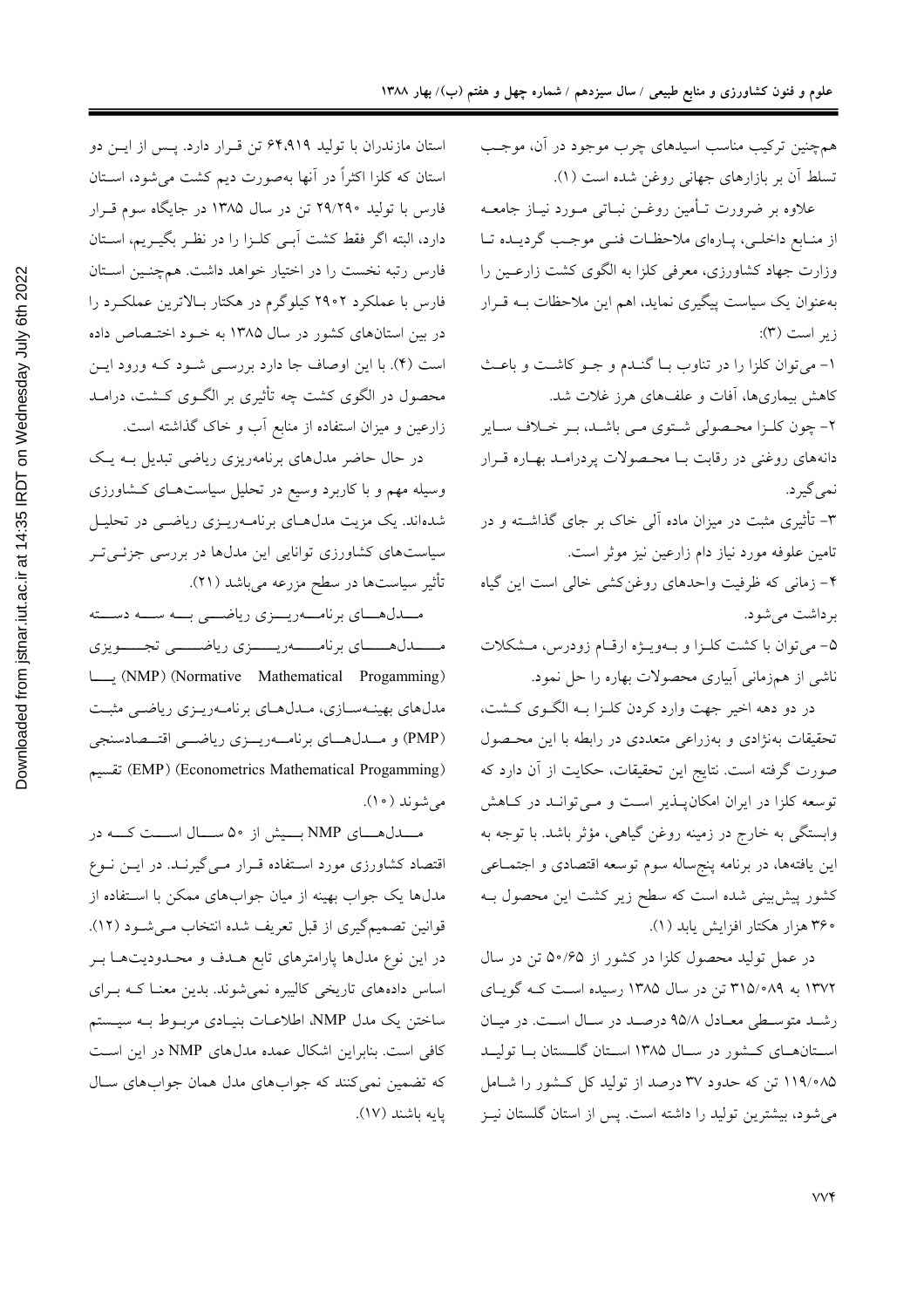نتایج هنجاری که محدودیتهای سنجش دیکتـه مـیکننـد، را به دست می دهند. به این دلیل، نتایج سیاست سازی به مجموعهای از محدودیتها که صرفاً برای سال پایه و نــه بــرای بررسی تغییر سیاستها مناسباند، محدود می شود. ایــن مــسأله زمانی که مدل منطقهای با تعداد کمی محدودیتهای تجربی اما، با دامنه گستردهای از تنوع در تولید محصولات زراعـی طراحـی می شوند، تشدید می گردد (۱۴). کارهای اخیر پـاریس و هویـت از دانشگاه دیویس امریکا، بسیاری از اقتـصاددانان کـشاورزی را به کاربرد برنامهریزی ریاضی مثبت بـهعنـوان یـک ابـزار آنـالیز اثرات بالقوه سیاستهای کشاورزی بر بخش کشاورزی، متمایل کرده است. استفاده از این روش برای دو پروژه مهم کمیسیون اروپا (کمیسیون اروپا در پروژههای FAIR5-PL97-3403 (با هدایت جودز و همکاران) و پروژه FAIR96-1849 (با هــدایت هندریچ میر) از PMP استفاده کرده است) افـزایش علاقـه بـه استفاده از این روش را نشان میدهد (٢٢).

ایده کلی در PMP استفاده از اطلاعات موجود در متغیرهای دوگان محدودیتهـای کالیبراسـیونی اسـت کـه جـواب مـسأله برنامهریزی خطبی را بـه سـطح فعالیـتهـای موجـود محـدود می کنند. این مقادیر دوگان برای تصریح تابع هدف غیرخطی ای مورد استفاده قرار میگیرند که سطح فعالیتهای مشاهده شـده را مجدداً از طریق جواب بهینه مسأله برنامهریــزی جدیــدی کــه فاقد محدوديت كاليبراسيون است بازسازي مي كنـد (١٩). PMP دارای سه مرحله به شرح زیر است:

به شیوه فرمولی مرحله اول PMP را با استفاده از یک مـدل برنامهریزی خطی ساده که برای حداکثر کردن سود طراحی شده، می توان بهصورت زیر نشان داد:

$$
Max Z = K X - C X
$$
  
\nSub.to: A  $x ≤ B [π]$   
\n $x ≤ (x0 + ε) [λ]$   
\n $x ≥ 0$   
\n $\therefore$  ∴  
\n $z = 1$   
\n $\therefore$  ∴  
\n $z = 1$   
\n $\therefore$  ∴  
\n $z = 1$   
\n $\therefore$  ∴  
\n $z = 1$   
\n $\therefore$  √  
\n $z = 1$   
\n $\therefore$  √  
\n $z = 1$   
\n $\therefore$  √  
\n $z = 1$   
\n $\therefore$  √  
\n $z = 1$   
\n $\therefore$  √  
\n $z = 1$   
\n $\therefore$  √  
\n $z = 1$   
\n $\therefore$  √  
\n $z = 1$   
\n $\therefore$  √  
\n $z = 1$   
\n $\therefore$  √  
\n $z = 1$   
\n $\therefore$  √  
\n $z = 0$   
\n $\therefore$  √  
\n $z = 0$   
\n $\therefore$  √  
\n $z = 0$   
\n $\therefore$  √  
\n $z = 0$   
\n $\therefore$  √  
\n $z = 0$   
\n $\therefore$  √  
\n $z = 0$   
\n $\therefore$  √  
\n $z = 0$   
\n $\therefore$  √  
\n $z = 0$   
\n $\therefore$  √  
\n $z = 0$   
\n $\therefore$  √  
\n $z = 0$   
\n $\therefore$  √  
\n $z = 0$   
\n $\therefore$  √  
\n $z = 0$   
\n $\therefore$  √  
\n<

مدلهای PMP برای غلبه بر اشکالات مدلهای NMP توسعه پیدا کردهاند. بر خلاف مدلهای NMP، در مدلهای PMP برخی پارامترها برای بازسازی دادههای مشاهده شـده در سـال پایـه تعـدیل مـیشـوند. بنـابراین PMP تـضمین مـیکنـد کـه جوابهای مدل همان جوابهای سال پایه باشند که این مـسأله باعث محبوبيت PMP براى تحليل سياست شده است (٩). اولین بار هویت مدل PMP را معرفی نمـود. در هنگـام تخمـین تــابع هزينــه غيرخطــي مربــوط بــه تــابع هــدف PMP، تعــداد پارامترهایی که بایستی تخمین زده شوند بیشتر از دادههای موجود است. این مسأله باعث مـي گـردد تـا درجـه آزادي ايـن تخمین منفی گردد و نتوان همه این پارامترها را تخمـین زد. در مدلهای اولیه PMP، برای رفع این مشکل فـرض مـیشـد کـه عناصر غیرقطری ماتریس مربوط به پارامترهای تابع هزینه درجه دوم صفر است و سپس این مسأله حل میگردید (۷، ۱۲ و ۱۳). با این فرض تأثیراتی همچـون، اثـرات تنـاوبی کـه محـصولات مختلف بر یکدیگر میگذارند نادیده گرفته مـیشـد. پـاریس و هويــــــت (٢٠)، اســــــتفاده از روش مــــــاكزيمم آنتروپــــــــي (Maximum entropy) را برای رفع این مشکل پیشنهاد نمودنــد. با استفاده از این روش مشکل درجـه آزادی منفـی PMP حـل گشته و میتوان کل عناصر تابع هزینه غیرخطی مربوط بــه تــابع هدف PMP را بدون نیاز به در نظر گرفتن هیچ فرضـی تخمـین زد. در مطالعات تجربی زیادی سیاستهای مختلف با استفاده از اين روش تحليل شدهاند.

## مواد و روش ها

## مدل برنامهریزی ریاضی مثبت

تحليـــــل سياســــت بـــــر اســــــاس مـــــدل(هـــــاي تجــــويزي (Normative Models) که تفاوت فاحـشی بـین نتـایج مـدل و سطح موجود فعالیتها نشان میدهند، در حالت کلی قابل قبول نیست. در عین حال، سنجش یا اضـافه کـردن محـدودیتهـای غیرخطی نیز چندان رضایتبخش نیست. مدلهایی که بهشــدت دارای محدودیتهای اضافی میگردند، فقط زیرمجموعـهای از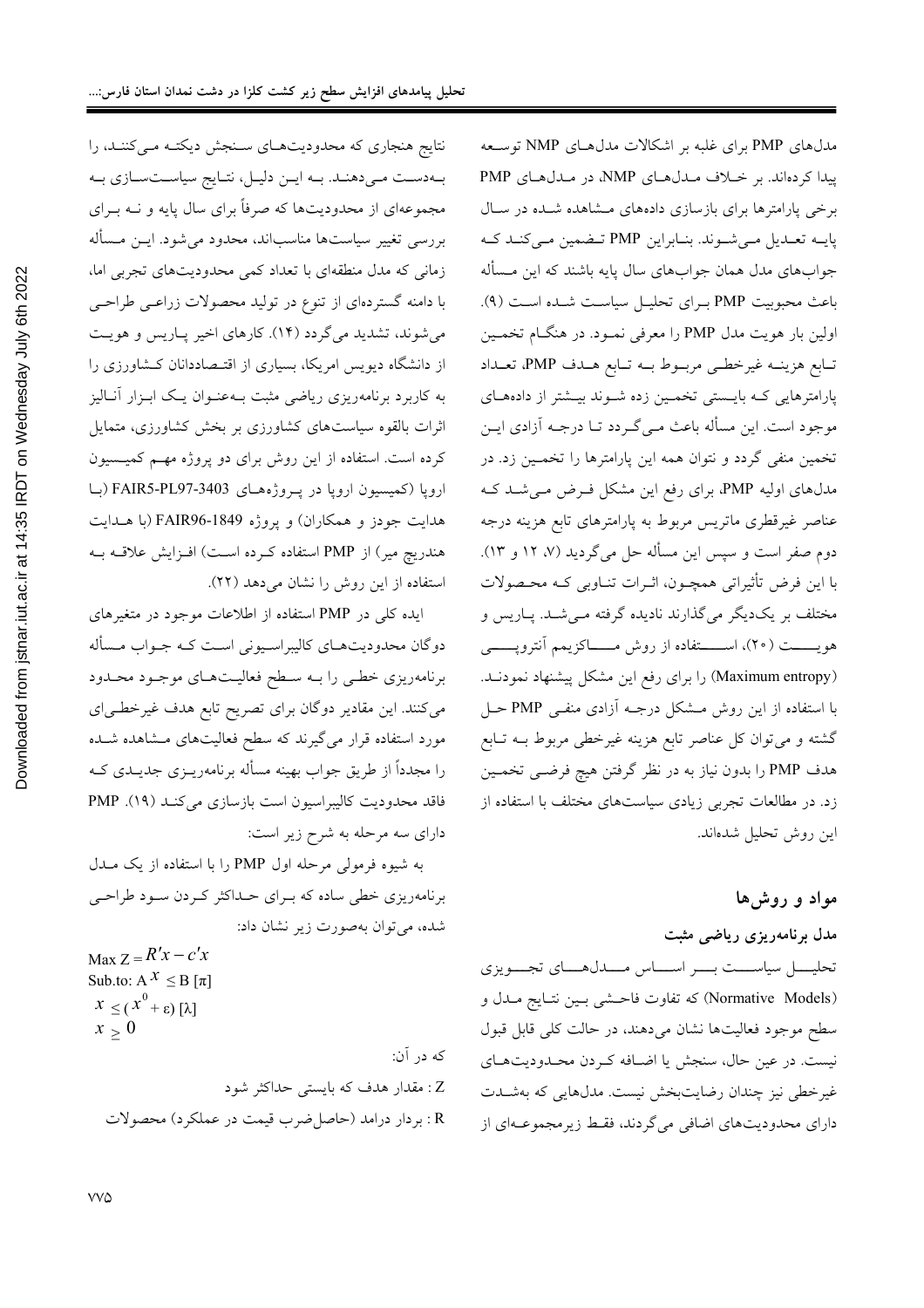و c: بردار سطح تولید و بردار هزینههای متغیر هر واحد هـر  $x$ یک از محصولات A: ماتريس ضرايب فني B و π بهترتیب بـردار منـابع موجـود و متغیرهـای دوگـان (یـا قیمتهای سایهای) این منابع ب سطح فعالیت مشاهده شده در سال پایه:  $x^0$ ε و λ: بهترتیب برداری از اعداد کوچک مثبت و متغیـر دوگـان محدوديت كاليبر اسيون

> زمانی که آب محدود است و هدف تخصیص بهینه منابع آب نیز وجود دارد، چنین مدلهایی بهدلیل عدم تخصیص بهینــه آب از کارایی لازم برخوردار نمیباشند. بنابراین ضروری است ک استراتژیهای آبیاری متفاوتی برای هر محصول در نظـر گرفتـه شود. برای این منظـور چهـار سـطح آبیـاری بـرای هـر یـک از محصولات شامل أبياري كامل، أبياري با ٩٠٪ نياز أبي محصول، أبیاری با ۸۰٪ نیاز أبی محصول و أبیاری با ۷۰٪ نیاز أبـی گیـاه در نظر گرفته شده است. هر استراتژی ابیـاری بـهصـورت یـک فعالیت در مدل وارد می شود. بنابراین بـا توجـه بـهوجـود پـنج محصول، مدل دارای ۲۰ فعالیت میباشد. نام هر فعالیت مشتمل است بر نام محصول و شمارهای کـه مـنعکس کننـده اسـتراتژی آبیاری است. بهعنوان مثال دو فعالیت گندم۱ و گنــدم۲ کــه هــر چند این دو فعالیت هر دو مربوط به گندم هستند، اما استراتژی آبیاری آنها متفاوت است. با افزایش شماره، مقدار آب مصرفی کاسته شده و در نتیجه عملکرد نسبی یعنی نسبت عملکرد فعلی (Ya) به عملکرد بالقوه یعنی عملکرد تحت شرایط اَبیاری کامل (Yp) كاسته مى شود.

> برای محاسبه نسبت عملکرد فعلبی بـه عملکـرد بـالقوه از رابطه زیرکه بهوسیله مییر و همکاران (۱۹) پیشنهاد شـده اسـت، استفاده گر دید:

$$
\frac{Y_a}{Y_p} = \nu - KY \left[ \nu - \frac{W_a}{W_p} \right]
$$

که در آن: حداکثر محصول تولیدی در شرایط بدون تنش آببی: $Y_{\scriptscriptstyle\cal P}$ 

: مقدار محصول واقعی در شرایط واقعی(شرایط تنش آبی) : $Y_a$ خمریب واکنش عملکرد نسبت به اَب در کل دوره رشــد:  $\overline{KY}$ که در جدول ۱ مقادیر آن آورده شده است. حداکثر آب آبیاری مورد نیاز گیاه: $W_{_{\it p}}$ . مقدار آب آبیاری مورد نیـاز گیـاه درکــل دوره رشــد کــه: $W_a$ مقدار آن در شرایط آبیـاری کامـل برابـر بـا  $W_p$  و در شــرایط اعمال کم آبیاری از طریق رابطه زیر بهدست می آید.

 $W_{ai} = (\Delta - \Delta) W_{bi}$ که در آن <sub>A</sub> مقدار کاهش نسبی مصرف آب در کل دوره رشــد (کوچکتر یا مساوی یک) است.

در این مدل دو نوع محدودیت وجـود دارد کـه محـدودیت اول، محدودیت منابع و محدودیت دوم، محدودیت کالیبراسیون نام دارد. اضافه کردن محدودیت کالیبراسیون باعث میگردد ک جواب بهينه برنامهريزي خطى دقيقاً سطح فعاليتهـاي مـشاهده شده در سال پایه را بهدست دهد (۱۶).

محدودیت منابع شامل ۴ محدودیت زمین، آب، نیروی کـار و نقدينگي بهصورت زير است.

محدودیت ۱، محدودیت زمین بوده و بیـانگر آن اسـت کـه کل اراضی تخصیص یافته بین فعالیتها نمیتواند بـیش از کـل اراضی موجود واحد باشد. این محـدودیت بــهصـورت ماهیانــه وارد شده و بهصورت رابطه زير است:

 $\sum_{j=\setminus}^n X_j \leq X_{\text{Total}}$ که در آن: اسطح زیرکشت محـصول j (بــر حــسب هکتــار و شــامل : $X_{\overline{j}}$ گندم، جو، چغندرقند، کلزا و لوبیا در سطوح مختلف کمآبیاری) : کسل اراضــــی موجــــود در مزرعـــــه نماینــــده (بــــر حسب هكتار)

با توجه به ارزش أب در کشاورزی و محدودیت ایــن منبــع مهم و حیاتی و وجود خشکسالی های متناوب و نیز با توجه به اهمیت زمان در مورد این منبع، لازم است تا تخصیص این منبع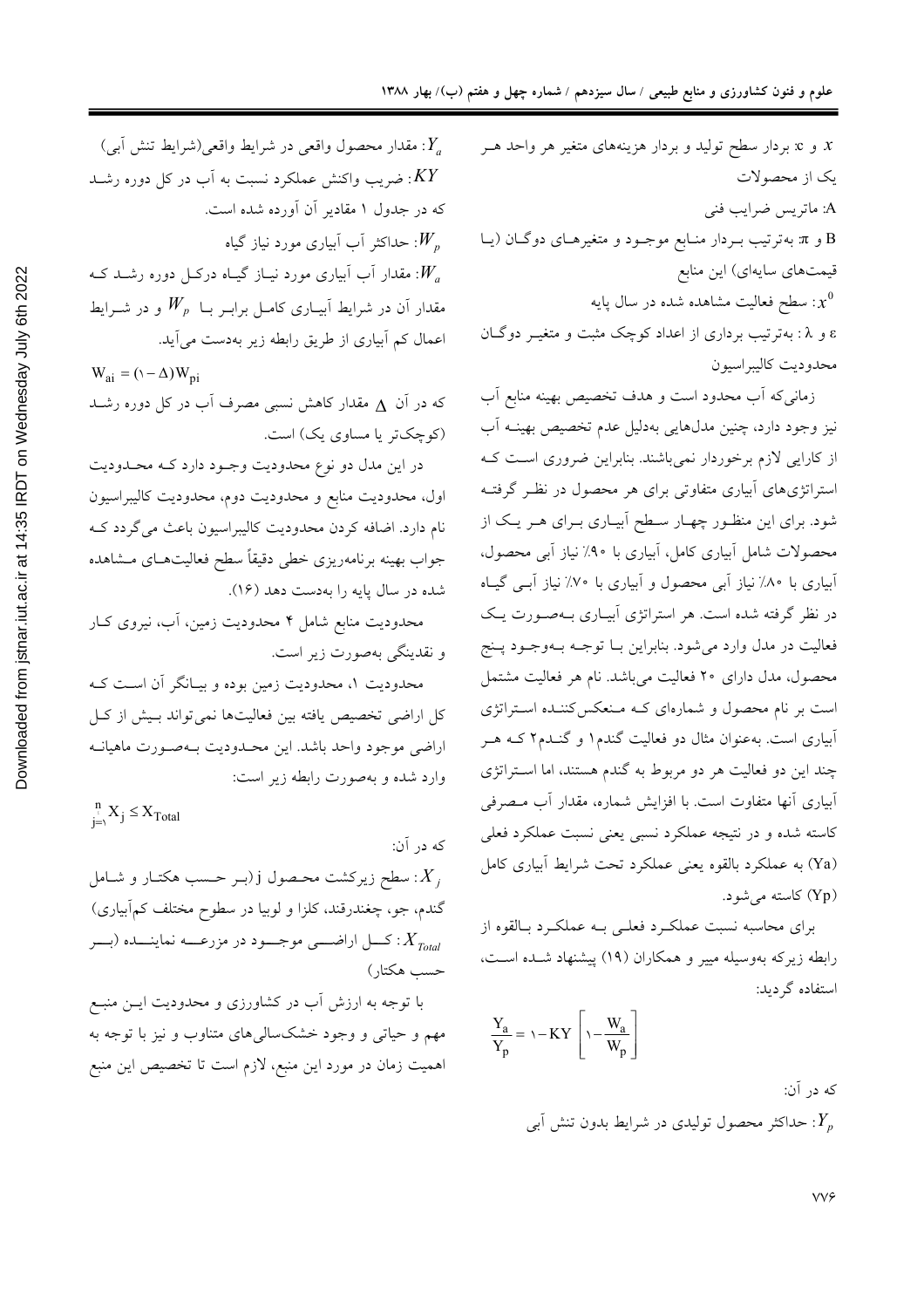| محصول المستخدم المستخدم المستخدم المستخدم والمستخدم والمستخدم والمستخدم والمستخدم والمستخدم والمستخد |  | عدس جو نخود لوبيا چغندر کلزا گندم                                                                                               |  |  |
|------------------------------------------------------------------------------------------------------|--|---------------------------------------------------------------------------------------------------------------------------------|--|--|
| ضريب واكنش عملكرد به أب                                                                              |  | $\lambda$ $\lambda/\lambda$ $\bullet/\lambda$ $\lambda/\lambda$ $\lambda/\lambda$ $\lambda/\lambda$ $\lambda$ $\lambda/\lambda$ |  |  |
|                                                                                                      |  |                                                                                                                                 |  |  |

استفاده می گردد.

که در آن

جدول۱. ضریب واکنش عملکرد به آب (KY) در کل دوره رشد گیاه

مأخذ: نشريه شماره ۵۶، فائو

بهصورت بهینه صورت گیرد. در نتیجه جهـت تخـصیص بهینــه آب اثــر محــدوديت ماهيانــه تــأمين آب نيــز در ايــن مطالعــه بهصورت رابطه زير وارد شد:

 $\sum_{j=1}^n W_j \leq q_{\text{Total}}$ که در آن: جداکثر امکانات آبی در هر ماه (بر حسب متر مکعب): $q_{\mathit{Total}}$ . مقدار آب آبیاری مورد نیاز گیاه آام در هر ماه (بر حــسب: $W_{\mathit{aj}}$ متر مکعب در هکتار) محـدوديت ديگــر مــورد اســتفاده محــدوديت نيــروي كــار میباشد و بیانگر آن است که مجموع نیاز فعالیتها بـه نیـروی کار در هر ماه نمی تواند از امکانات نیروی انسانی موجود مزرعه بيشتر باشد.  $\sum_{j=\lambda}^{n} l_j \leq L_{\text{Total}}$ 

که در آن: خداکثر امکانات نیروی انسانی موجود مزرعه در هر ماه:  $L_{\scriptscriptstyle Total}$ (بو حسب نفر -روز). . مقدار کارگر مورد نیاز فعالیت آام در هــر مــاه (بــر حــسب: $l_{\mathit{ai}}$ نفر –روز در هکتار). محدودیت نقدینگی نیز بیـانگر آن اسـت کـه مجمـوع نیـاز فعالیتها به نقدینگی در هرسال نمـی توانـد از امکانـات مـالی موجود مزرعه بيشتر باشند.  $\sum_{j=\lambda}^{n} k_j \leq K_{\text{Total}}$ که در آن: حداکثر امکانــات مــالی موجــود مزرعــه در يــک ســال:  $K_{\mathit{Total}}$ زراعي (بر حسب تومان).

بر اسرمایه مورد نیاز فعالیت  $\mathfrak{y}$ م در یک سال زراعی (بر s):  $k_{\mathit{ai}}$ 

حسب تومان در هکتار). در مرحلــــه دوم PMP، مقــــادیر  $\lambda$ بــــــرای بـــــهدســــت أوردن يسك تسابع هزينسه متغيسر غيرخطسي مسورد استقاده قرار میگیرند. معمولاً برای آسانی محاسبه و فقدان دلایل قــوی برای انتخاب توابع دیگر، از تابع هزینـه متغیــر درجـه دوم زیــر

 $C^V = d'x + \frac{1}{r}x'Qx$ زينه متغير :  $C^v$ 

d : یک بردار (n×1) از پارامترهای مربوط به جـزء خطـی تـابع هزينه

Q : يـك مــاتريس متقــارن مثبــت معــين (n×n) از پارامترهــاي مربوط بــه جــزء درجــه دوم تــابع هزينــه، ايــن تــابع هزينــه متغیر غیرخطی با این شرط که هزینـه متغیـر نهـایی فعالیـتهـا بــا مجمـــوع هزينـــه حـــسابداري فعاليـــتهـــا (c) و متغيـــر دوگـان محـدوديت كاليبراسـيون (X) برابـر باشـد، بــهدســت می اًید. بنابراین پارامترهای تابع هزینه باید با شرط زیر محاسـبه شوند:

$$
MC^{V} = \frac{\partial C^{V}(x^{*})}{\partial x} = d + Qx^{*} = c + \lambda
$$
  
در رابطه بالا، بایستی n پیارامتر برای بردار 10 و بەعلت  
متقارن بودن 0، 1/2 (nn+1)/2 (0  
در کل بایستی مقدار عددی 1n(n+1)/2 (0  
در کل بایستی مقدار عددی (n+1)/(2  
ثیو، منتها فقط n معادله (برای مدر محصول یک معادله) در  
که بایستی محاسبه گردند بیشتر از تعداد معادلات است، مسایل  
که بایستی محاسبه گردند بیشتر از تعداد معادلات است، مسایل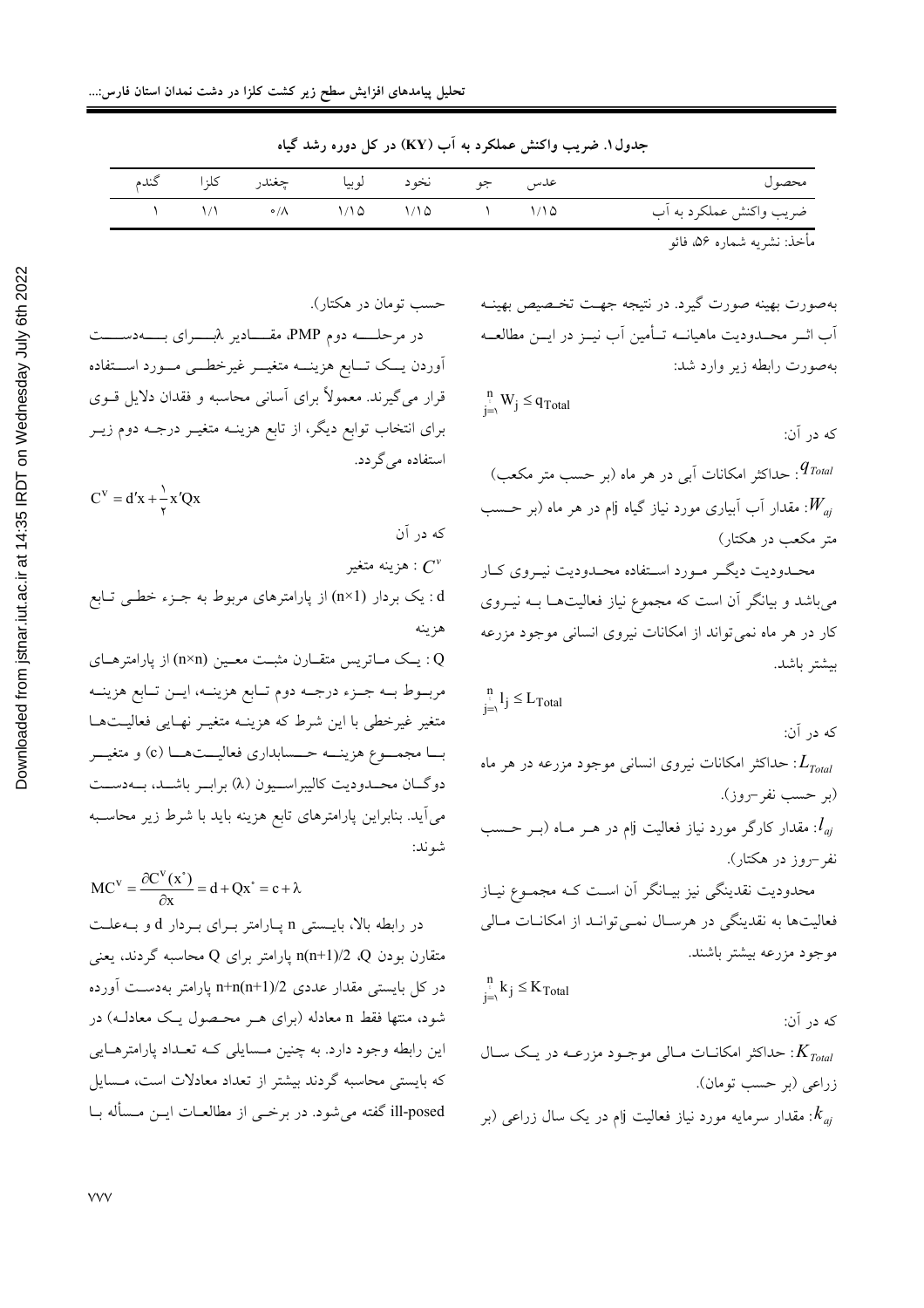$$
\max_{p} H(p) = -\sum_{k=1}^{K} \sum_{i=1}^{n} p d_{k,i} \ln p d_{k,i} - \sum_{k=1}^{K} \sum_{i=1}^{n} p q_{k,i,j} \ln p q_{k,i,j}
$$
\n
$$
\text{Subject to}
$$
\n
$$
d_{i} + \sum_{j=1}^{n} q_{i,j} x_{j}^{\circ} = c_{i} + \lambda_{i}, \quad \forall i
$$
\n
$$
d_{i} = \sum_{k=1}^{K} p d_{k,i} z d_{k,i}, \quad \forall i
$$
\n
$$
q_{i,j} = \sum_{k=1}^{K} p q_{k,i,j} z q_{k,i,j}, \quad \forall i, j
$$
\n
$$
\sum_{k=1}^{K} p d_{k,i} = 1, \quad \forall i
$$
\n
$$
\sum_{k=1}^{K} p q_{k,i,j} = 1, \quad \forall i, j
$$
\n
$$
q_{i,j} = q_{j,i} \quad \forall i, j
$$
\n
$$
d_{i,j} = q_{i,j} \quad \forall i, j
$$
\n
$$
\sum_{k=1}^{K} p q_{k,i,j} = 1, \quad \forall i, j
$$
\n
$$
\sum_{k=1}^{K} p q_{k,i} \quad \forall i, j
$$
\n
$$
\sum_{k=1}^{K} p q_{k,i} \quad \forall i, j
$$
\n
$$
\sum_{k=1}^{K} q_{k,i} \quad \forall i, j
$$
\n
$$
\sum_{k=1}^{K} q_{k,i} \quad \forall i, j
$$
\n
$$
\sum_{k=1}^{K} q_{k,i} \quad \forall i, j
$$
\n
$$
\sum_{k=1}^{K} q_{k,i} \quad \forall i, j
$$
\n
$$
\sum_{k=1}^{K} q_{k,i} \quad \forall i, j
$$
\n
$$
\sum_{k=1}^{K} q_{k,i} \quad \forall i, j
$$
\n
$$
\sum_{k=1}^{K} q_{k,i} \quad \forall i, j
$$
\n
$$
\sum_{k=1}^{K} q_{k,i} \quad \forall i, j
$$
\n
$$
\sum_{k=1}^{K} p q_{k,i} \quad \forall i, j
$$
\n
$$
\sum_{k=1
$$

با ماتہ سہ شرايط مرتبه دوم براي تابع هزينه بهدست آمـده، صـادق باشـد. بنابر شرايط مرتبه دوم، لازم است تا ماتريس هشين تـابع هزينــه 0 معین و منفی باشد که لازمه اَن معین و مثبت بــودن مــاتریس میباشد. بدین منظور از قضیه تجزیه چالسکی استفاده می گردد، بنابراین قضیه یک ماتریس مربع،ماتریــسی مثبـت، نیمــهمعـین و متقارن است اگر و تنها اگر این ماتریس دارای تجزیه چالـسکی باشد. در تجزیه چالـسکی، مـاتریس Q بـه حاصـل ضـرب یـک ماتریس پایین مثلثی (L) و ترانهاده اّن که یک ماتریس بالامثلثم ً است (  $L'$ )، تبدیل میشود که آنـرا مـیتـوان بـهصـورت زیـر نشان (١٧):

$$
Q = L.L'
$$
\n
$$
Q = L.L'
$$
\n
$$
Q \rightarrow \text{triv}
$$
\n
$$
Q \rightarrow \text{triv}
$$
\n
$$
Q \rightarrow \text{triv}
$$
\n
$$
Q \rightarrow \text{triv}
$$
\n
$$
Q \rightarrow \text{triv}
$$
\n
$$
Q \rightarrow \text{triv}
$$
\n
$$
Q \rightarrow \text{triv}
$$
\n
$$
Q \rightarrow \text{triv}
$$
\n
$$
Q \rightarrow \text{triv}
$$
\n
$$
Q \rightarrow \text{triv}
$$
\n
$$
Q \rightarrow \text{triv}
$$
\n
$$
Q \rightarrow \text{triv}
$$
\n
$$
Q \rightarrow \text{triv}
$$
\n
$$
Q \rightarrow \text{triv}
$$
\n
$$
Q \rightarrow \text{triv}
$$
\n
$$
Q \rightarrow \text{triv}
$$
\n
$$
Q \rightarrow \text{triv}
$$
\n
$$
Q \rightarrow \text{triv}
$$
\n
$$
Q \rightarrow \text{triv}
$$
\n
$$
Q \rightarrow \text{triv}
$$
\n
$$
Q \rightarrow \text{triv}
$$
\n
$$
Q \rightarrow \text{triv}
$$
\n
$$
Q \rightarrow \text{triv}
$$
\n
$$
Q \rightarrow \text{triv}
$$
\n
$$
Q \rightarrow \text{triv}
$$
\n
$$
Q \rightarrow \text{triv}
$$
\n
$$
Q \rightarrow \text{triv}
$$
\n
$$
Q \rightarrow \text{triv}
$$
\n
$$
Q \rightarrow \text{triv}
$$
\n
$$
Q \rightarrow \text{triv}
$$
\n
$$
Q \rightarrow \text{triv}
$$
\n
$$
Q \rightarrow \text{triv}
$$
\n
$$
Q \rightarrow \text{triv}
$$
\n
$$
Q \rightarrow \text{triv}
$$
\n
$$
Q \rightarrow \text{triv}
$$
\n
$$
Q \rightarrow \text{triv}
$$
\n
$$
Q \rightarrow \text{triv}
$$
\n
$$
Q \rightarrow \text{triv}
$$
\n
$$
Q \rightarrow \text{triv}
$$
\n
$$
Q \rightarrow \text{triv}
$$
\n
$$
Q \rightarrow \text{triv}
$$
\

مـــساوي صــــفر در نظـــر گــــرفتن عناصــــر غيــــر قطــــري Q، حـــــــل مــــــــي شـــــــود (۵، ۷، ۸، ۱۵ و ۱۶). اگرچــــــه ايـــــــن روشهــا نيـــز ضـــمن بـــراورده كـــردن شـــرط مرتبـــه اول جسواب هساي سسال پايسه را نيسز بسه خسوبي كساليبره مهی کننــد، امــا پاســخهــای رفتــاری منــتج از ايــن مــدلهــا بـــــــهطـــــور كامــــــــل اختيـــــــارى و بـــــــهطـــــور بــــــالقوه غير رضـايتبخــش اســت. علــت ايــن امــر در ايــن اســت کـه پاســخ رفتــاري مــدل كــاليبره شــده بــهانــدازه زيــادي وابــــسته بـــــه مــــشتقات درجـــــه دوم تــــابع هـــــدف (تغييـــــر در MC، هنگــــام تغییــــــر در ســــــطوح فعالیـــــت) اســـــت كــه در ايــــن روش هـــا ناديـــده گرفتـــه مــــى شـــوند(١٣). يــــــــاريس و هويــــــــت (٢٠) اســـــــتفاده از مــــــــاكزيمم آنترویسی را بسهمنظـور یسافتن همـــه n+n(n+1)/2 پـــارامتر بــــــــردار d و مـــــــاتريس Q پيــــــشنهاد كردنـــــــد. مــــــاكزيمم آنتروپسی اولسین بسار توسسط شسانون در سسال ۱۹۴۸ مطـرح گردید. شانون راهـی را بـرای انـدازهگیـری اطلاعـات پیـشنهاد نمسود و بسدين وسسيله انقلابسي در تئسوري اطلاعسات ايجساد کــرد (۱۶). اســتفاده از مــاکزیمم آنتروپـــی در اقتـــصادسنجی نيــز بـــهوســـيله گـــلان و همكـــاران (١) مطــرح گرديـــد و در ســال ١٩٩٨ ايــــن روش بـــراي حـــل مـــشكل درجـــه آزادي منفی PMP بهوسیله پاریس و هویت (٢١) مورد استفاده قرار گر فت.

روابط فرمسولي مساكزيمم أنترويسي بسراي تخمسين پارامترهــــای d و Q بـــــهصــــورت زیـــــر اســــت. در ایـــــن روابـط H نمايــانگر آنتروپــي مــدل اســت كــه بايــستى حــداكثر گ دد. محسدودیت اول همسان رابطــه کلیــدی موجــود در PMP است کـه دارای درجـه آزادی منفـی اسـت و در قـسمت قبـل توضـيح داده شـد، دو محـدوديت بعـدي مـاتريس هـاي و Q را تعریــف مــیکننــد و تــساوی آخــر بــرای متقــارن  $\rm{Q}$ بودن مــاتريس Q اضــافه شــده اســت و دو معادلــه ماقبــل آخر نیز این مطلب را بیان میکنند که مجموع احتمالات بایـد برابر با یک باشد. سایر متغیرها نیز قبلاً تعریف شدهاند.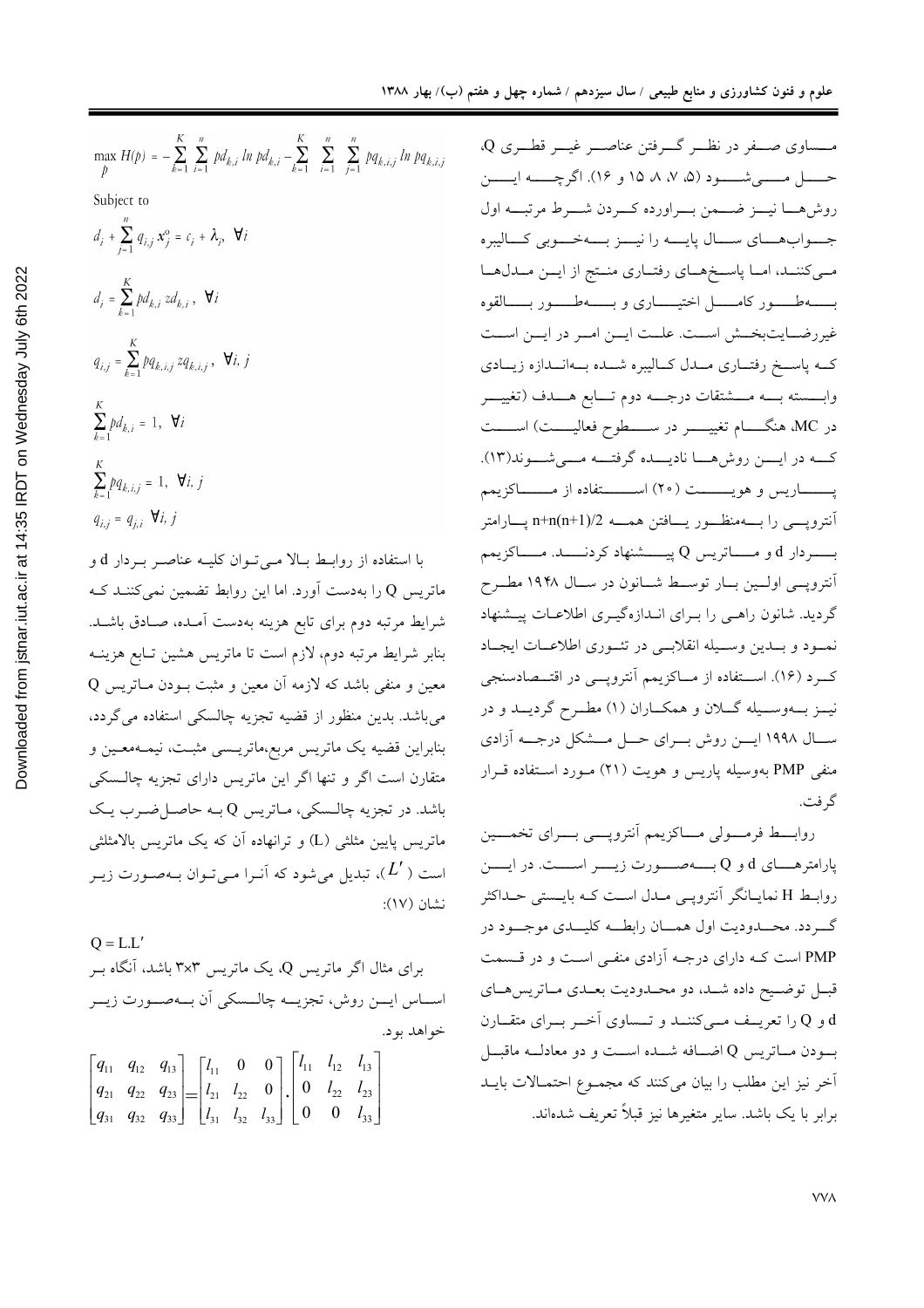با اضافه كردن اين معادلات، بهعنوان محـدوديت و اعمـال ايـن شرط که اجزاء قطری ماتریس Q بزرگتر از صفر (کوچکتر یـا مــــساوي صــــفر نباشــــند) باشــــند، مـــــي تــــوان تــــضمين کرد که شرایط مرتبه دوم برای تابع هزینه بهدست آمـده صـدق كند.

در مرحله سوم PMP، با استفاده از تـابع هزینـه غیرخطـی کالیبره شده و محدودیتهـای منـابع، یـک مـدل برنامـهریـزی غيرخطي بهصورت روابط زير ساخته مي شود.

Max  $Z = p'x - d'x - x'Qx / \gamma$  $Ax < b$ 

Sub.to:  $x \ge 0$ 

ضرايب و متغيرهـاي ايـن مـدل همـان ضـرايب و متغيرهـايي میباشند که قبلاً توضیح داده شدند. همانطور که دیده می شـود در این مدل دیگر احتیاجی به محدودیت کالیبراسـیون نیـست و فقط با استفاده از تابع هدف كاليبره شده و محدوديتهاى منابع، جواب اَن در شرايط سال پايه، دقيقاً سطوح فعاليـت ســال پايــه خواهد بود و می توان بـا تغییـر شـرایط و تعریـف سـناریوهای مختلف با استفاده از این مدل به تحلیل سیاست پرداخت.

#### روش نمونه گيري

با توجه به اهمیت کشت کلزا در دشت نمدان که در قسمت قبل مورد بررسی قرار گرفت، این دشت بهعنوان منطقه مورد مطالعه انتخاب گردیـد. سـیس بـا اسـتفاده از یـک روش نمونـهگیـری خوشهای دومرحلهای هفت آبادی شامل آبادی هـای خنجــشت، چشمه رعنا، حسین آبـاد و سـهقـلات از دهـستان خنجـشت و اًبادیهای اَبباریک، فتحاَباد و بـادهکـی از دهـستان شـهرمیان انتخاب شدند و متناسب با تعداد کشاورزان این روستاها تعـداد ۴۵ پرسش نامه از آبادی خنجشت، ۳۲ پرسش نامـه از آبـادی چشمهرعنا، ۱۵ پرسشiامه از آبادی حسینآباد، ۲۰ پرسـشiامـه از آبادی سهقلات، ۸ پرسشiامه از آبادی فتح آباد، ۷ پرسشiامـه از آبادی باده کی و سرانجام یک پرسش نامه از آبادی آبباریک (در مجموع ۱۲۸ پرسشنامـه) تکمیـل گردیـد. کـشاورزان هـر روستا نیز با استفاده از روش نمونهگیـری سیـستماتیک انتخـاب

گردیدند. به اینصورت که ابتدا لیست کـشاورزان هـر روسـتا از خدمات روستایی دهستانهای خنجشت و شهرمیان بـهدسـت آمد، سپس با توجه به تعداد کشاورزان و حجم نمونه مربوط بــه هر روستا، تعیین گردید که از هر چند کشاورز (n) بایستی یک کـشاورز انتخـاب گــردد و ســپس بــر طبــق روش سیــستماتیک کشاورزان ۱، m+1 a+1، 1+n+1، ال آخر، انتخاب گردیدند.

از آنجـا كــه تهيــه الگــوي برنامــهريــزي خطـي بــراي تمــام بهرهبرداران نمونه كه تعداد آنها شايد به صدها نفـر بـالغ شـود، کار بسیار وقتگیر و پرهزینه بوده و نتایج حاصله نیز از کـارایی لازم برخوردار نخواهد بود، لذا لازم است که بهرهبرداریهـای نمونه را به طبقات همگن طبقهبندی نمـوده و بـرای هـر طبقـه همگن یک بهرهبرداری نماینده ساخته شود.

با توجه به موارد فوق بهـرهبـرداران بــا اسـتفاده از تحليـل خوشهای به سه گروه همگن زیر تفکیک شدند: گروه ۱: با اندازه مزرعه کمتر از ۱۲ هکتار گروه۲: با اندازه مزرعه ۱۲تا ۲۵ هکتار گروه۳: با اندازه مزرعه بیشتر از ۲۵ هکتار

### نتايج و بحث

در این قسمت به بررسی اثـرات ورود کلـزا بـر الگـوی کـشت گروههای همگن زارعین پرداخته شده است. بدین منظـور کلــزا از الگوی کشت بهرهبرداران نماینده حذف میشود یعنـی سـطح زیر کشت آن به صفر کاهش داده میشود و سپس با استفاده از مدل PMP به بررسی آثار این تغییر پرداخته میشود.

نتایج حذف کلزا برای بهرهبردار نماینده سه گروه در جداول ۲ تـا ۴ آورده شـده اسـت. همـانطـور كـه در جـدول ۲ ديـده میشود، در مزرعه بهرهبردار نماینده گروه ۱ مجموع سطح زیــر كشت محصولات گنـدم، كلـزا، چغنـدر و لوبيـا در سـال پايـه بهترتیب ۳/۳، ۲/۷، ۱/۵ و ۰/۵ هکتار میباشد و در مجموع ایسن مزرعه نماینده، ۸ هکتار است. با توجه به مدل PMP، با حـذف كلزا از الگوى كشت، مجموع سطح زيـر كـشت گنـدم از ٣/٣ هکتار به ۵/۱۵۹ هکتار افزایش پیدا میکند که معادل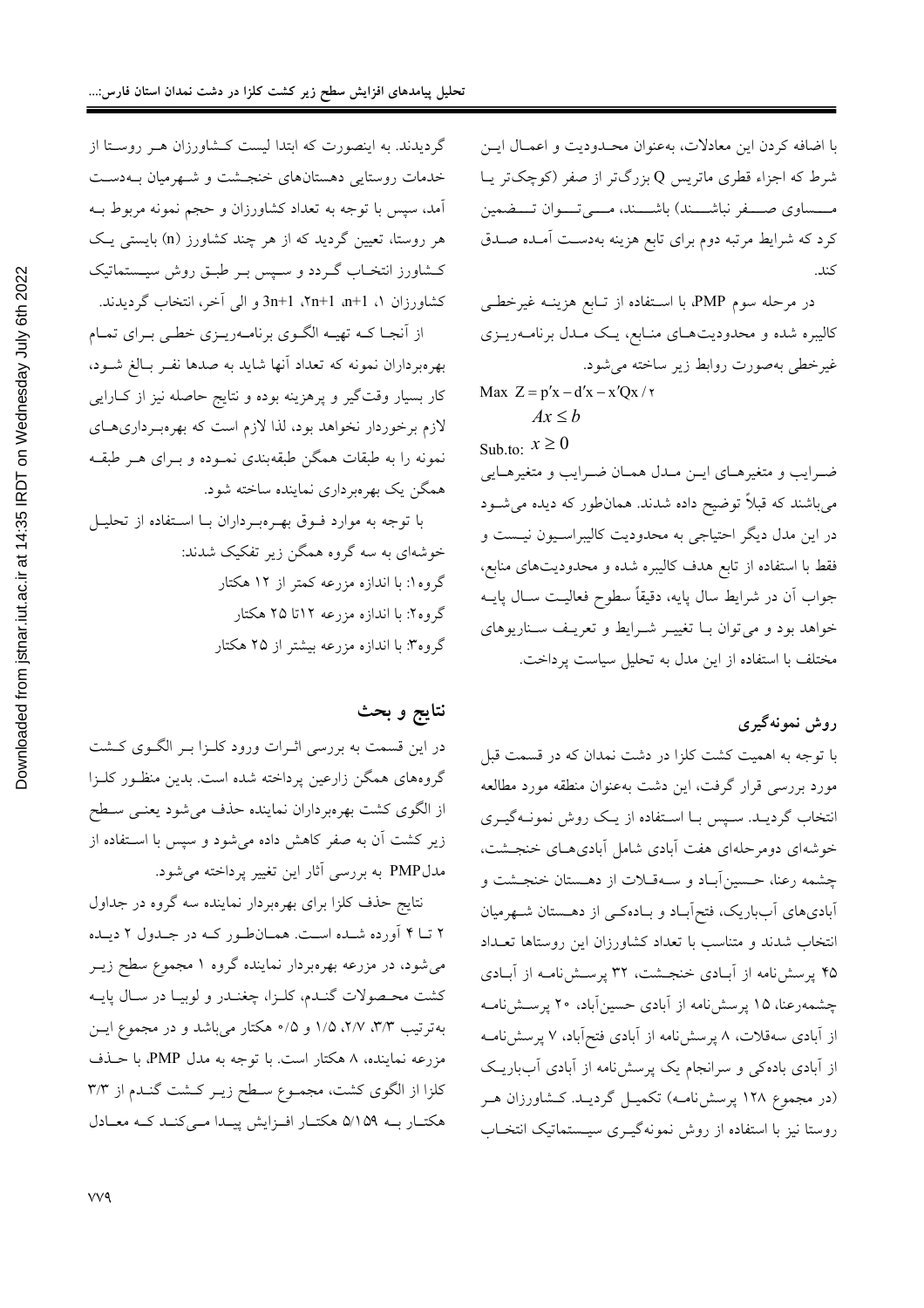|                      | فعلمى                                      | جواب PMP                    | الگو پس از حذف كلزا                    |  |
|----------------------|--------------------------------------------|-----------------------------|----------------------------------------|--|
| گندم۱ (هکتار)        | $\lambda$                                  | ١                           | $\circ/\wedge\vartriangle\wedge$       |  |
| گندم۲ (هکتار)        | $1/\Delta$                                 | $\backslash/\mathcal{Q}$    | Y/YYV                                  |  |
| گندم۳ (هکتار)        | $\circ/\triangle$                          | $\circ/\Diamond$            | $\mathcal{N} \circ \mathcal{N}$        |  |
| گندم۴ (هکتار)        | $\cdot$ $\uparrow$                         | $\circ/\Upsilon$            | $0/\lambda$ 99                         |  |
| كلزا (هكتار)         | $1/\lambda$                                | $1/\lambda$                 | $\circ$                                |  |
| كلزا۲ (هكتار)        | $\circ$ / $\varphi$                        | $\circ$ / $\varphi$         | $\bullet$                              |  |
| كلزا٣ (هكتار)        | $\circ/\tilde{r}$                          | $\circ/\breve{\tau}$        | $\circ$                                |  |
| چغندر ۱ (هکتار)      | ١                                          | $\lambda$                   | $\circ / \wedge \circ \wedge$          |  |
| چغندر۲ (هکتار)       | $\circ/\triangle$                          | $\circ/\Diamond$            | 0/049                                  |  |
| لوبيا٣ (هكتار)       | $\circ/7$                                  | $\circ/7$                   | $\circ/\mathsf{r}\circ\mathsf{\Delta}$ |  |
| لوبياً (هكتار)       | $\circ/\tilde{r}$                          | $\circ/\breve{\tau}$        | 1/1AV                                  |  |
| مجموع (هکتار)        | $\wedge$                                   | $\wedge$                    | $\Lambda/\circ \circ \Lambda$          |  |
| درامد (تومان)        | 0100009                                    | 0100009                     | $Y \circ 10YY1$                        |  |
| انحراف معيار (تومان) | $TQAVS \circ /Q$                           | Y09V90/0                    | rr9000                                 |  |
| مصرف أب (متر مكعب)   | 97.097                                     | 97°09/9                     | 97010/7                                |  |
| مصرف كود (كيسه)      | $\backslash \circ \backslash / \backslash$ | $\lambda \circ \frac{1}{2}$ | $99/$                                  |  |
| مصرف سم (تومان)      | YYYYY                                      | YYYYY                       | 1449.4                                 |  |
|                      |                                            |                             |                                        |  |

جدول۲. اثرات ورود کلزا بر الگوی کشت، درامد زارعان. ریسک و مصرف نهادهها در مزرعه نماینده (بهرهبرداران گروه ۱)

از گندمهای دیگر بیشتر است. این قضیه در چغندر و لوبیـا نیـز تقریباً به همین طریق است. در نتیجـه ایــن تغییــرات در الگــوی کشت، درامد مزرعه از ۶۰۰٬۵۲۵۰ تومان بـه ۴۰۱۵۳۳۱ تومان کاهش می یابد. این کاهش درامد به دو دلیل رخ میدهـد. عامـل اول همان حذف كلزا از الگوى كشت است كه بهخـاطر درامـد بالاتر کلزا نسبت به محصولات دیگر باعث کاهش درامد مزرعه میگردد. اما عامل مؤثر دیگـر مربـوط بــه اَب مــیشــود. بــدین صورت که با حذف کلزا که نسبت به محصولات دیگـر مزرعــه آب كمترى مصرف مى نمايد، امكان جانشين كـردن محـصولات دیگر که آب بیشتری مصرف می نمایند، نیست، مگر ایــن کــه در مورد این محصولات کم اَبیاری بیشتری صورت گیرد. کم اَبیاری نیز باعث کاهش عملکرد محصول و بالطبع باعث کاهش درامـد مزرعـــــه خواهـــــــد شــــــد. بنــــــابراين از جهـــــت ديگـــــر،

۵۶٪ افزایش در سطح زیر کشت آن میباشد. سطح زیـر کـشت لوبیا نیز از ۰/۵ هکتار به ۱/۴۹۲ هکتار افزایش می یابد. اما سطح زیر کشت چغندر از ۱/۵ هکتار به ۱/۳ هکتار کاهش می پابد ک معادل ۱۰٪ کاهش در سطح زیر کشت آن مـیباشـد. بنـابراین می توان گفت که کلزا جانشین اصلی گنـدم و لوبیاسـت. مـسأله مهمی را که بایستی با توجه به جـدول ۲ مـورد توجـه قـرار داد این است که با حذف کلزا سطح زیر کشت هر چهـار محـصول گندم یا هر چهار محصول چغنـدر و لوبیـا کـه از نظـر مقـدار آبیاری متفاوت می باشند به یک میزان تغییر نمی کنـد. در گنـدم، سطح زیر کشت گندم۱ نه تنها افزایش نمی یابد بلکه سطح زیـر کشت آن از ۱ هکتار به ۸۵۱/۰ هکتار کاهش می یابد، اما سطح زیر کشت سه گندم دیگر که در مـورد آنهـا کـمآبیـاری اعمـال گردیده به مقدار زیادی افزایش می یابد و این افزایش در گندم۴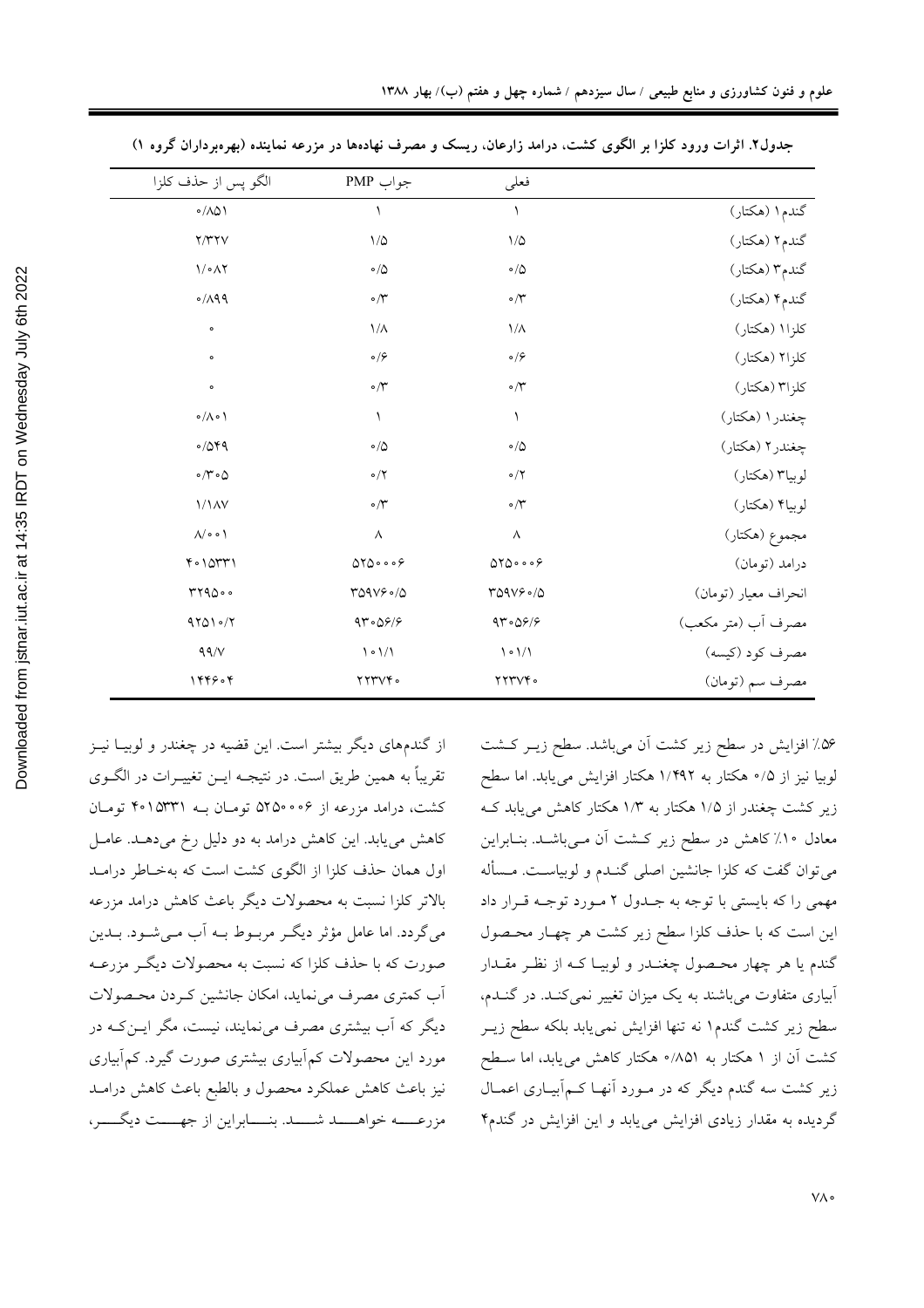۹۴۹۳۸۲۱ تومان میرسد که حدوداً معـادل ۱۹ درصـد کـاهش مي باشد. انحراف معيار الگوي كشت تغيير چنداني نمي كند و از ۸۵۲۰ ۴۲/۸ به ۸۳۹۸۲۴/۵ میرسد که معادل ۱/۵ درصد کاهش در ریسک است. بنابراین با ورود کلـزا بـه الگـوی کـشت ایـن مزرعه، ریسک برای این مزرعه افزایش یافتـه اسـت. هــمچنـین مجمـوع اّب مـصرفي مزرعــه از ۲۱۷۳۱۷/۵ متــر مكعــب بــه ۲۱۷۵۸۱/۴ متر مکعب خواهد رسید کـه بیـانگر افـزایش نـاچیز (حدود یک دهم درصد) در مصرف آب است. بهعبـارت دیگـر میتوان گفت که در این گروه با ورود کلـزا بـه الگــوی کــشت، مصرف اّب بهمیزان ناچیزی کاهش مییابد. با توجه به جدول ۳ مي توان ديد كه هر چند حذف كلـزا موجـب تغييـر چنـداني در مصرف کود نمي شود، ولي موجب کاهش شــديدي در مـصرف سموم شـيميايي گرديـده و حـدوداً ٣٠درصـد مـصرف سـموم شیمیایی افزایش میbیابد. همانطور که قبلاً نیز گفته شد این امـر بهعلت احتياج زياد كلزا به سموم شيميايي بهخصوص به سـموم شته كش است.

در جدول ۴ آثار حذف کلزا بر مزرعـه بهـرهبـردار نماينــده گروه ۳ که مزرعـهای ۳۰ هکتـاری اسـت و سـطح زيـر کـشت محصولات گندم، کلزا، چغندر وجوی آن در سال پایه بهترتیب ۰۱۴، ۱۲، ۳ و ۱ هکتار میباشد، آورده شده است. با حذف کلـزا از الگوى كشت، سطح زيـر كـشت همـه محـصولات افـزايش می یابد، به این صورت که مجموع سطح زیر کشت گنـدم از ۱۴ هکتار به حدود ۲۴/۲ هکتار افزایش پیـدا مـیکنـد، سـطح زیـر کشت جو نیز از ۱ هکتار به حدود ۲/۴۵ هکتار افزایش می یابـد. سطح زیر کشت چغندر نیز که کمترین افزایش را داراست از ۳ هکتار به حدود ۳/۳ هکتار افزایش می یابـد. در ایـن مـدل بـا حذف کلزا سطح زیر کـشت گنـدم١ و گنـدم٣ افـزایش و بـه حدود ۱۲ هکتار میرسد اما گندم۲ کلاً از الگوی کشت حذف میشود. در مورد چغندر نیـز، چغنـدر۲ حـذف گردیـده و بـر سطح زیـر کـشت چغنـدر١ افـزوده مـیشـود. در نتیجـه ایـن تغییرات در الگوی کشت، درامد مزرعه کاهش مـییابـد و از ۲۰۶۶۵۵۹۰ تومان به ۲۳۷۱۰۰ تومان می رسد که معادل ۴۸

می توان گفت برای این مزرعه با ورود کلـزا بـه الگـوی کـشت کشاورز، درامد کشاورز افزایش می یابـد. امـا بـا حـذف کلـزا انحراف معیار الگوی کشت از ۳۵۹۷۶۰/۵ به ۳۲۹۵۰۰ کـاهش می یابد، یا از بعد دیگر می توان گفت بـا ورود کلـزا بـه الگـوی كشت ريسك الگو افزايش مييابد. با توجه به مصرف كمتر آب توسط کلزا نسبت به محصولات دیگر انتظار میرود که با حذف آن مصرف آب افزایش یابد. اما همانطور که قبلاً نیز بیـان شــد بهعلت افزایش کم آبیاری در محصولات دیگر، مـصرف آب نــه تنها افزایش نمـیbیابـد بلکـه بــه مقــدار تقریبـاً نــاچیزی (کمتـر از یک درصد) نیز کاهش می یابد و مـصرف آن از ۹۳۰۵۶/۶ بـه ٬۲۷ ه۱۹۲۵ متر مکعب میرسد. بهعبارت دیگر برای این مزرعـه با ورود کلزا به الگوی کشت، مصرف اَب هــر چنــد بــه مقــدار ناچیز، افزایش می یابد. با توجه به جدول ۲ می توان دید کـه هـر چند حذف کلزا موجب تغییر چندانی در مصرف کود نمی شود، اما موجب کاهش شدیدی (۵۴٪) در مـصرف سـموم شـیمیایی میگردد که این به خاطر احتیاج زیاد کلـزا بــه ســموم شــیمیایی بهخصوص به سموم شتهكش مىباشد.

همانطور که در جدول ۳ دیده میشود، مزرعـه بهـرهبـردار نماینده گروه ۲ مزرعهای ۱۸ هکتاری است کـه در آن، مجمـوع سطح زیر کشت محصولات گندم، کلزا، چغندر و لوبیا در سـال پایه به ترتیب ۵ ۵، ۳/۶ و ۱/۴ است میباشد. بر اساس مدل PMP، در اثر حذف کلزا از این مزرعه، مجموع سطح زیر کشت گندم از ۸ هکتار به حدود ۱۱/۷ هکتـار افـزايش پيـدا مـيکنـد، سطح زیر کشت لوبیا نیز به ۲/۶۶ هکتار افـزایش مـییابـد. امـا سطح زیر کشت چغندر افزایش ناچیزی می یابد و از ۳/۶ هکتار به ۳/۶۶ هکتار میرسد. بنابراین با توجه به این مدل نیز میتوان گفت که کلزا جانشین اصلی گندم و لوبیا است. البته بــا حــذف کلزا، سطح زیر کشت گندم۱ نه تنها افزایش نمی یابـد بلکـه بـه مقدار زیادی کاهش می یابد و سطح زیر کشت آن از ۳ هکتار به ۹/۰ هکتار میرسد، ولی سطح زیر کشت گنـدم۲ و گنـدم۳ کـه در مورد آنها کمآبیاری اعمال گردیده بهشدت افزایش مییابد.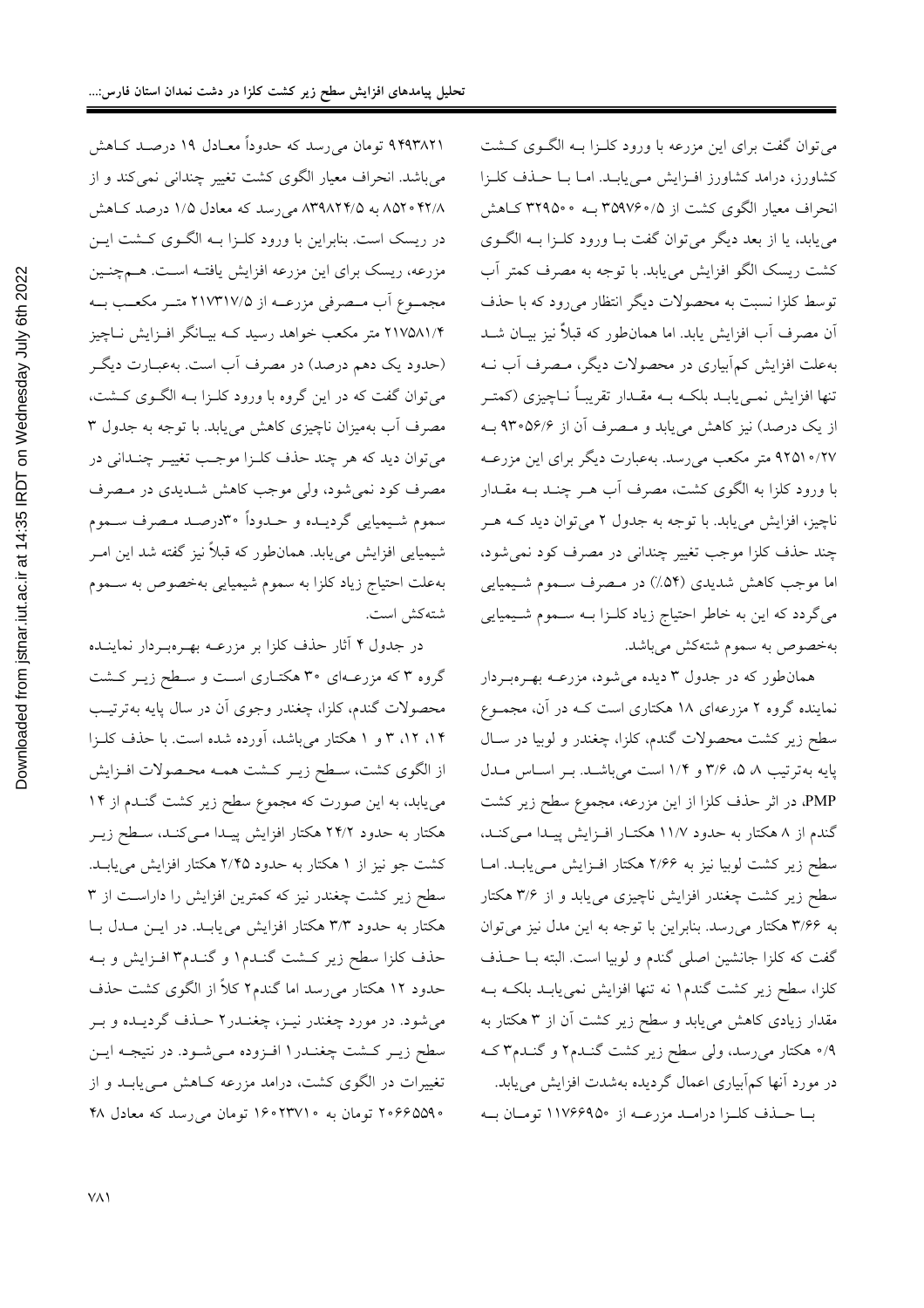| الگو پس از حذف كلزا                                | جواب PMP                                   | فعلى                                                               |                      |
|----------------------------------------------------|--------------------------------------------|--------------------------------------------------------------------|----------------------|
| 0/9.74                                             | ٣                                          | ٣                                                                  | گندم۱ (هکتار)        |
| $V/\sqrt{2}$                                       | ۴                                          | ۴                                                                  | گندم۲ (هکتار)        |
| $\frac{1}{2}$                                      | ١                                          | ١                                                                  | گندم۳ (هکتار)        |
| $\circ$                                            | ۴                                          | ۴                                                                  | كلزا (هكتار)         |
| $\circ$                                            | $\circ /V$                                 | $\circ/\vee$                                                       | كلزا۲ (هكتار)        |
| $\bullet$                                          | $\circ/\tilde{r}$                          | $\cdot$ $\uparrow$                                                 | کلزا۳ (هکتار)        |
| $\uparrow/\circ\wedge\uparrow$                     | $\mathsf{r}$                               | ٣                                                                  | چغندر ۱ (هکتار)      |
| $\circ$ /007                                       | $\circ/ \hat{\succ}$                       | $\circ$ / $\varphi$                                                | چغندر۲ (هکتار)       |
| $\circ / \vee \uparrow \varphi$                    | $\circ/$ ۴                                 | $\circ/\mathsf{Y}$                                                 | لوبيا٣ (هكتار)       |
| 1/979                                              | $\lambda$                                  | $\lambda$                                                          | لوبياً (هكتار)       |
| $\lambda$                                          | $\lambda$                                  | ١٨                                                                 | مجموع (هکتار)        |
| 444711                                             | 1119990.                                   | 1119990.                                                           | درامد (تومان)        |
| $\Lambda$ ra $\Lambda$ r $\Lambda$                 | $\Lambda$ $\Delta$ ۲ $\circ$ ۴۲/ $\Lambda$ | $\Lambda$ $\Lambda \circ \Upsilon \circ \Upsilon \gamma / \Lambda$ | انحراف معيار (تومان) |
| <b>TIVOAI/F</b>                                    | <b>TIVTIV/0</b>                            | <b>YIVTIV/0</b>                                                    | مصرف أب (متر مكعب)   |
| $\uparrow\uparrow\uparrow\downarrow\downarrow\vee$ | $YYA/\Delta$                               | $YYA/\Delta$                                                       | مصرف كود (كيسه)      |
| rrqrrq/0                                           | 400                                        | 400                                                                | مصرف سم (تومان)      |

جدول۳ اثرات ورود کلزا بر الگوی کشت، درامد زارعان. ریسک و مصرف نهادهها در مزرعه (نماینده بهرهبرداران گروه ۲)

۱- نتایج نـشان داد کـه بـا وارد شـدن کلـزا بـه الگـوی کـشت بهرهبرداران نماینده، از سطح زیر کشت گندم کاسته می شود ک این امر می تواند خودکفایی در تولید گندم را بـا مـشکل همـراه سازد. بنابراین همزمان بایستی با سیاستهای افـزایش عملکـرد در هکتار گندم با این مسأله مقابله نمود. ۲- از آنجا که با وارد شدن کلـزا بـه الگـوی کـشت، واریـانس درامد یا بهعبارت دیگر ریسک الگوی کشت افـزایش مـی یابـد،

لازم است که با گسترش بیمه محصولات کـشاورزی و بــهویــژه بیمه محصول کلزا، مانع کاهش مطلوبیت زارعین گردید.

۳- هر چند میزان مـصرف آب در هکتـار کلـزا کمتـر از میـزان مصرف آب در هکتـار گنـدم اسـت، امـا جـايگزيني ايـن دو محصول، تـأثیر معنـی،داری بـر کـاهش مـصرف اَب در مـزارع نماینده نداشت و حتی در پارهای از بهرهبرداران نماینده، موجب افزایش مصرف آب گردید، بنابراین به سیاست جبایگزینی کلیزا

درصد کاهش در درامد مزرعـه اسـت، بنـابراين ورود کلـزا بـه الگوی کشت باعث افزایش درامد گردیده است. انحـراف معیـار یا بهعبارتی ریسک الگو تغییر چندانی نکرده و از ۱۰۱۰۲۳۵ بـه ۱۰۱۵۶۲۵ میررسد. همچنین با حذف کلزا مجموع آب مصرفی مزرعه ۴ درصد افـزایش یافتـه و از ۳۳۰۸۵۷/۲ متـر مکعـب بـه ٣٣٩٩١١/١ متر مكعب افزايش مي يابد كه معنـاي آن ايــن اســت که ورود کلزا در الگوی کشت این مزرعه بر خلاف گروههای ۱ و۲ باعث کاهش مصرف آب گردیده است که با توجــه بــه نیــاز ابی کمتر کلزا نسبت به محصولات گندم، لوبیا و چغندر منطقی بهنظر میرسد. با توجه به جدول ۴ میتوان دیـد کـه هـر چنـد حذف كلزا موجب تغيير چنداني در مصرف كود نمي شـود، امـا موجب ۴۳ درصد کاهش در مصرف سموم شیمیایی می شود. بنابراین با توجه به نتایج این مطالعـه پیـشنهادات زیـر ارائـه می گر دد: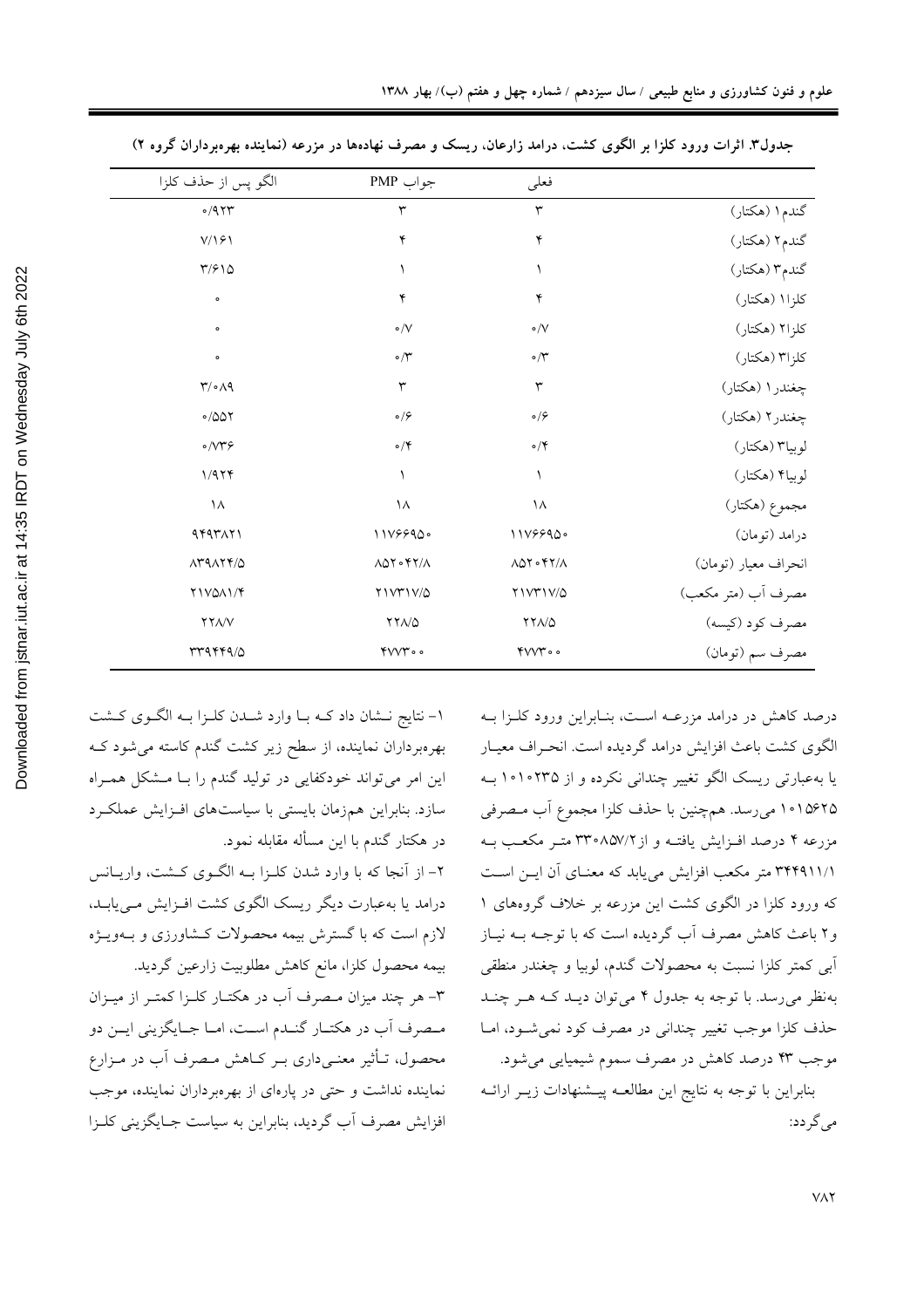|                      | فعلى                               | جواب PMP                                        | الگو پس از حذف كلزا  |
|----------------------|------------------------------------|-------------------------------------------------|----------------------|
| گندم۱ (هکتار)        | $\vee$                             | ٧                                               | 17/14                |
| گندم۲ (هکتار)        | ۵                                  | ۵                                               | $\bullet$            |
| گندم۳ (هکتار)        | ٢                                  | ٢                                               | 17/071               |
| كلزا (هكتار)         | ٩                                  | ٩                                               | $\bullet$            |
| كلزا۲ (هكتار)        | ۲                                  | ۲                                               | $\circ$              |
| كلزا۳ (هكتار)        |                                    |                                                 | $\circ$              |
| چغندر۱ (هکتار)       | $\rm{Y}/\triangle$                 | $\frac{1}{2}$                                   | $Y/V$ ۶              |
| چغندر۲ (هکتار)       | $\circ/\Diamond$                   | $\circ/\Delta$                                  | $\circ$ /06 $\gamma$ |
| جو۱ (هکتار)          |                                    |                                                 | $Y/Y\Delta Y$        |
| مجموع (هکتار)        | $\mathsf{r}$ .                     | $\mathsf{r}$ .                                  | $\mathsf{r}$ .       |
| درامد (تومان)        | 7.99009.                           | 7.99009.                                        | 19.5                 |
| انحراف معيار (تومان) | 1010770                            | 1010770                                         | 10970                |
| مصرف أب (متر مكعب)   | $rr \circ \wedge \triangle V/Y$    | $rr \circ \Lambda \Delta V / 7$                 | $\upmu$              |
| مصرف كود (كيسه)      | $\mathbf{r} \mathbf{r} \mathbf{r}$ | $\mathbf{r} \mathbf{S} \mathbf{A} / \mathbf{S}$ | ٣۶۴                  |
| مصرف سم (تومان)      | $\Lambda$ YVV $\circ$ $\circ$      | $\Lambda$ YVV $\circ$                           | $fV \cdot f\Delta/V$ |
|                      |                                    |                                                 |                      |

جدول۴. اثرات ورود کلزا بر الگوی کشت، درامد زارعان، ریسک و مصرف نهادهها در مزرعه (نماینده بهرهبرداران گروه۳)

این محصول موجب افزایش مصرف سموم شیمیایی مـی گـردد، بنابراین باید به مـسأله افـزایش آلـودگی محـیط زیـست در اثـر افزايش سطح زير كشت اين محصول نيز توجه نمود.

با گندم نمی توان بهعنوان یـک سیاسـت مــدیریت تقاضــای آب نگاه کړ د. ۴- با توجه به این که کلزا در مرحلـه داشـت، جهـت مقابلـه بـا آفات نیاز به چندین بار سمپاشی دارد و بهطور کلی وارد شدن

منابع مورد استفاده ۱. دهشیری، ع. ۱۳۷۸. *زراعت کلزا.* سازمان تحقیقات، آموزش و ترویج کشاورزی، تهران. ۲. سازمان مدیریت و برنامه ریزی کشور. ۱۳۸۰. نظام هدفمند یارانهها، تهران. ۳. شیران<sub>می</sub>راد، ا<sub>. ح</sub>. و ع. دهشیری. ۱۳۸۱. *راهنمای کلزا (کاشت، داشت و برداشت).* سازمان تحقیقات و آموزش کشاورزی، معاونت آموزش و تجهیز نیروی انسانی، نشر آموزش کشاورزی، کرج. ۴. وزارت جهاد کشاورزی (سالهای مختلف). *آمارنامه کشاورزی.* دفتر آمار و فناوری اطلاعات. ۵. صبوحی صابونی، م. ۱۳۸۵. بهینه سـازی الگوهای کشت با توجه به مزیت نسبی حوضـه آبریز در تولید محصولات زراعی: مطالعه موردی استان خراسان. رساله دکتری اقتصاد کشاورزی، دانشگاه شیراز.

6. Allen, R. G., L.S. Pereira, D. Raes and M. Smith. 1998. Crop evapotranspiration: guidelines for computing crop water requirements. FAO irrigation and drainage paper 56. FAO Rome.

7. Arfini, F. and Q. Paris. 1995. A positive mathematical programming model for regional analysis of agricultural